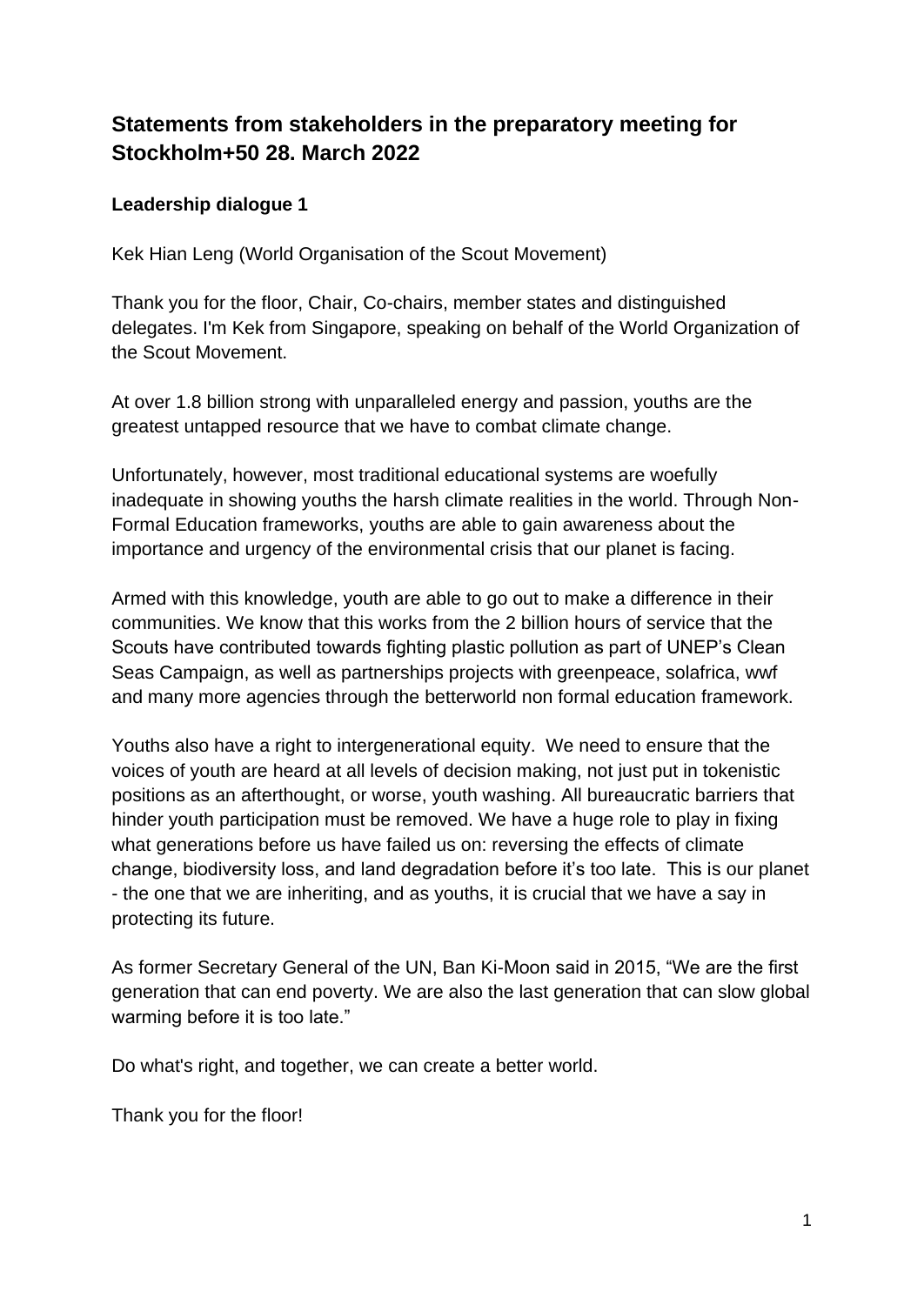## *Ingrid Rostad (ForUM Norway, and NGO major group/MGFC in UNEP)*

Thank you for giving me the floor. Dear excellencies and colleagues. My name is Ingrid Rostad and I am from the Norwegian Forum for Development and Environment, and co-facilitator of the NGO major group and co-chair of the major groups facilitating committee in UNEP.

This year we celebrate 50 years since the Stockholm conference and 50 years of the UN Environment Programme and what better way to honour that legacy than to put the environment at the center stage

This requires a shift in what we consider prosperity into the understanding of human well-being, within the planetary boundaries. However, since that seems to be a more time-consuming project, we have some concrete recommendations to follow up on in the meantime:

We ask that you support, including funding, civil society organizations and other nonstate actors to participate actively in implementing international goals and agreements at the national levels. Making use of our experience in working on the ground and unique ability to reach those furthest left behind.

We ask that you Contribute to strengthening capacities especially in the Global South to gather and use environmental data, and to effectively develop and implement environmental policies and laws, including relevant criminal laws. Reducing the gap in practical ability and facilitating the realisation of political will. We ask that you Establish monitoring and accountability schemes to measure progress in enforcing environmental law and governance at all levels, to enforce environmental law.

We ask that you recognise the key role played by Indigenous Peoples in the day-today protection and sustainable management of ecosystems. We ask that you implement the policy on greater Protection for Environmental Defenders especially for Indigenous Peoples who are risking their lives everyday to protect the nature and environment we all depend on.

After doing all of this, I hope you all will be ready to join us in changing the definition of prosperity and ensure that development happens within the planetary boundaries.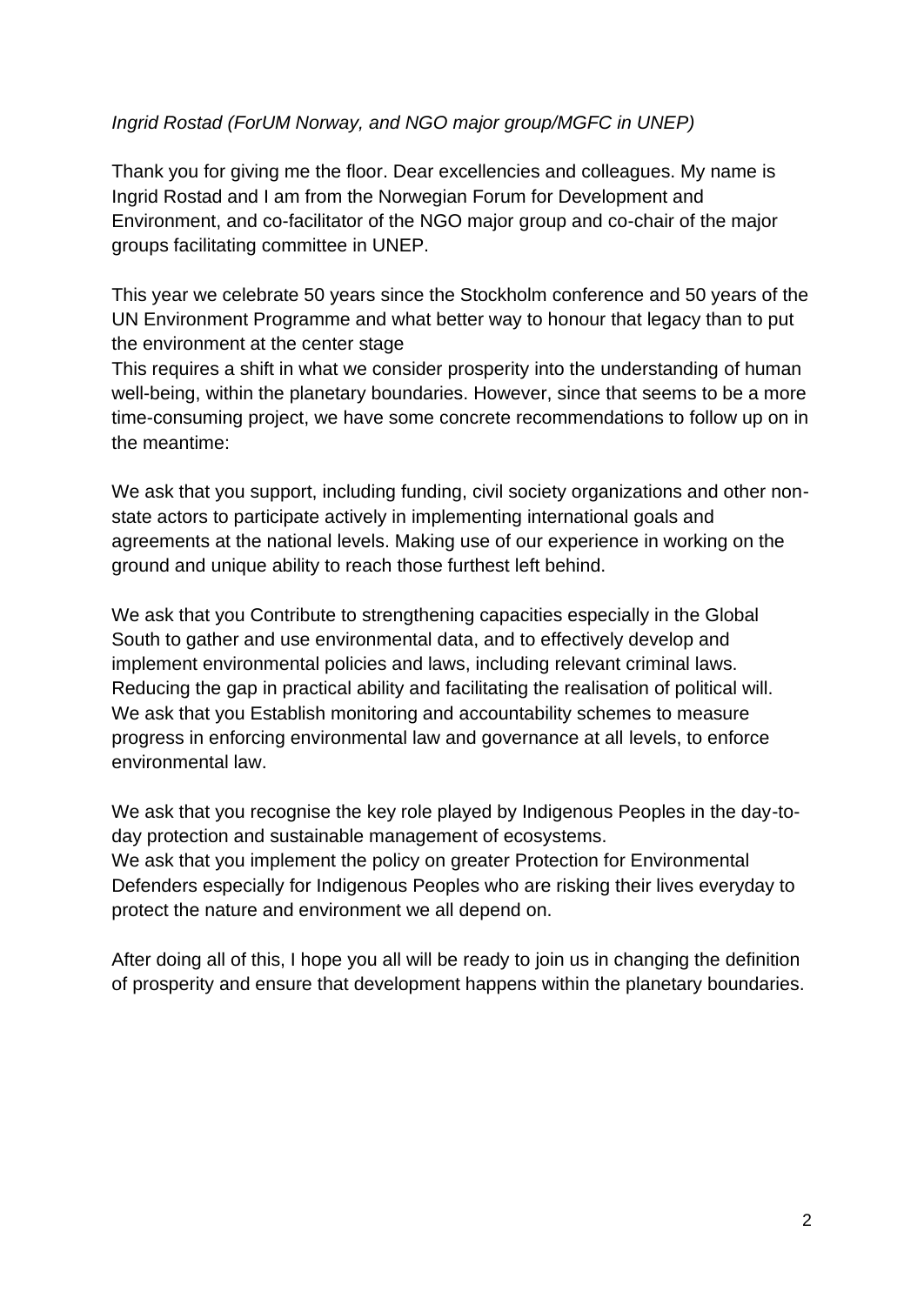#### *Ann Molin (Hack for Earth Foundation)*

Thank you for giving me the floor. I am Ann Molin, Secretary General of Hack for Earth Foundation. At the end of these two minutes I will change your mind of what a UN Conference can be, and what it can accomplish.

Imagine it is June 4<sup>th</sup> and Stockholm+50 is over. What made it a success? How did it become the gamechanger we all are waiting for, the gamechanger we need to save our planet?

There is a lot of dialogue on the environment and our global challenges. Many great things said here today and more will be said at the Stockholm+50 Conference in June.

But I think we all know we need to do more than talking, we need to ACT. And we need to act now.

And we need every single person on this planet to act, not just the leaders and the CEOs. Everyone needs to take tangible action and understand that this is not a challenge that someone else will fix for us – this is something we all need to do together, as a united force.

This is our mission at Hack for Earth Foundation and we call it citizendriven innovation. We organize hackathons - innovation competitions to solve the global challenges - and what makes us unique is we don't let the solutions stay on paper, we make them come to life.

People from 121 countries joined Hack for Earth hackathon in 2021. They all put their minds together and created solutions to the SDG's. These seven winners are as we speak in Build for Earth acceleration program, becoming real tools for the good of our planet in merely 6 months time.

If we want a different result we have to do something different.

This is why we need a more actionoriented setup at Stockholm+50, if we want it to be the gamechanger we need. I propose a hackathon or hackathon workshop setup, something I have organized for the Swedish Government's Innovation Council among others.

Key take away: We need to do things differently if we want more action. A hackathon or hackathon workshop could be arranged at the Stockholm+50, a proven concept for action by us at the Hack for Earth Foundation.

Thank you!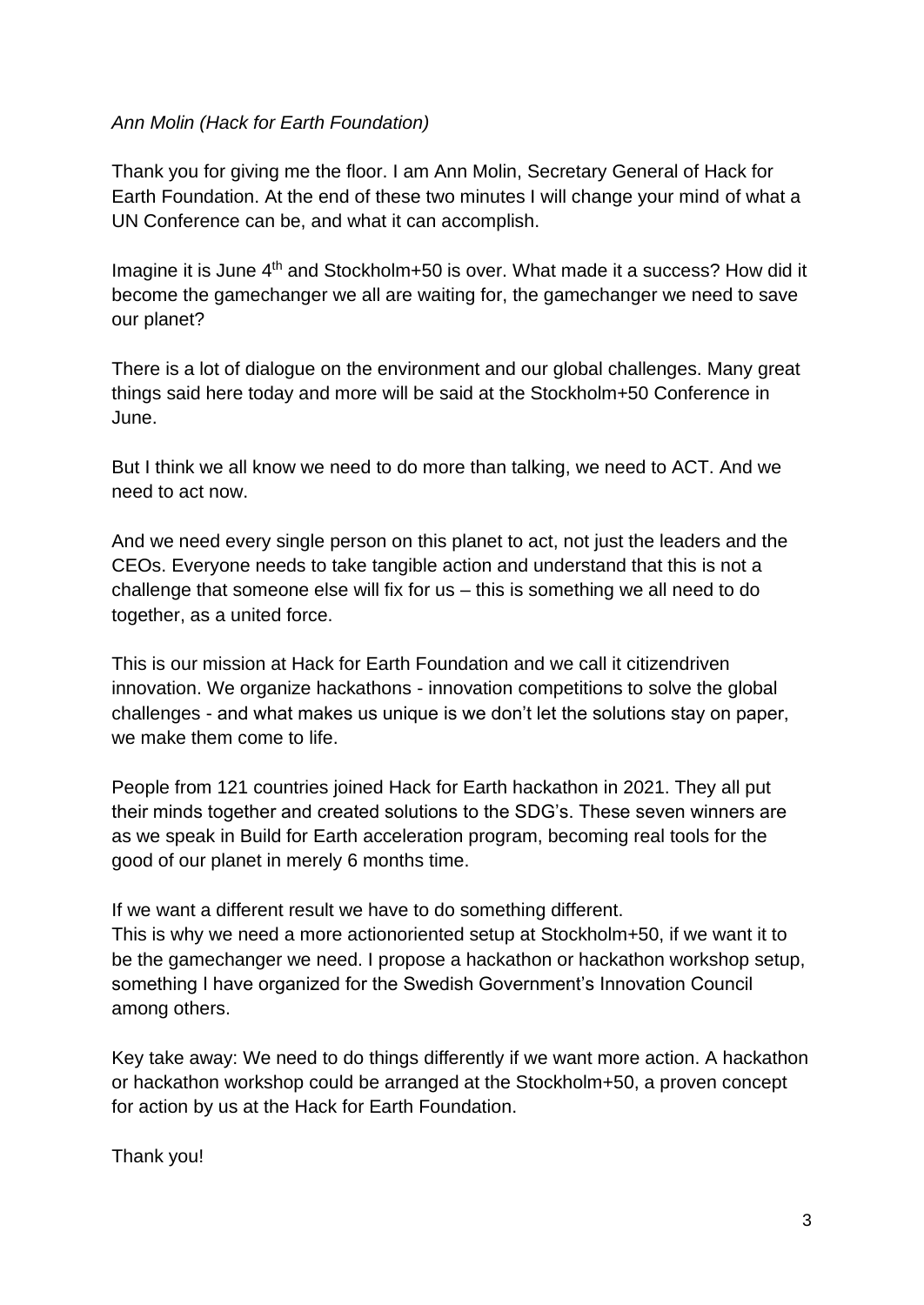## **Leadership dialogue 2**

## *Yasmine Djelloul (Swedish Youth Council LSU)*

Thank you for the floor, Chair, Co-chairs, member states and distinguished delegates. My name is Yasmine Djelloul and I am the Swedish Youth delegate to the United Nations, and I am here speaking on behalf of the National Youth Council of Sweden, LSU, and our 86 member organizations.

We know that one of the groups that are disproportionately affected by the consequences of climate and environmental change is youth. In our consultations with young people in Sweden one of the, by far , most important questions for them is climate and climate change but climate change is of course not a national issue it's a global one. And it is therefore critical that we work to enable a representative and heterogeneous youth presence with an intersectional perspective, where young people's participation is guaranteed, no matter their geographic or socio-economic conditions. Regardless if you're from the global north or South you should be a part of the transition that we all need, to fix our relationship with nature and to restore our ecosystems through evidence based environmental practices in line with the UN Decade on Ecosystem Restoration.

To be able to promote ecosystem based approaches we first need to make sure that our environmental human rights defenders are heard and protected. We also need to divert agency to indigenous people's knowledge and their practices AND allow for the recognition of historical injustice such as colonialism.

New measures must also be taken. We also need to recognize ecocide as a crime against peace, and include it in the Rome statute.

It has been 50 years since the first global conference on climate and time is running up.We can not wait another 50 years if we actually want a healthy planet. Arranging meetings and discussing is good, but in this case doing is better.

Thank you for the floor.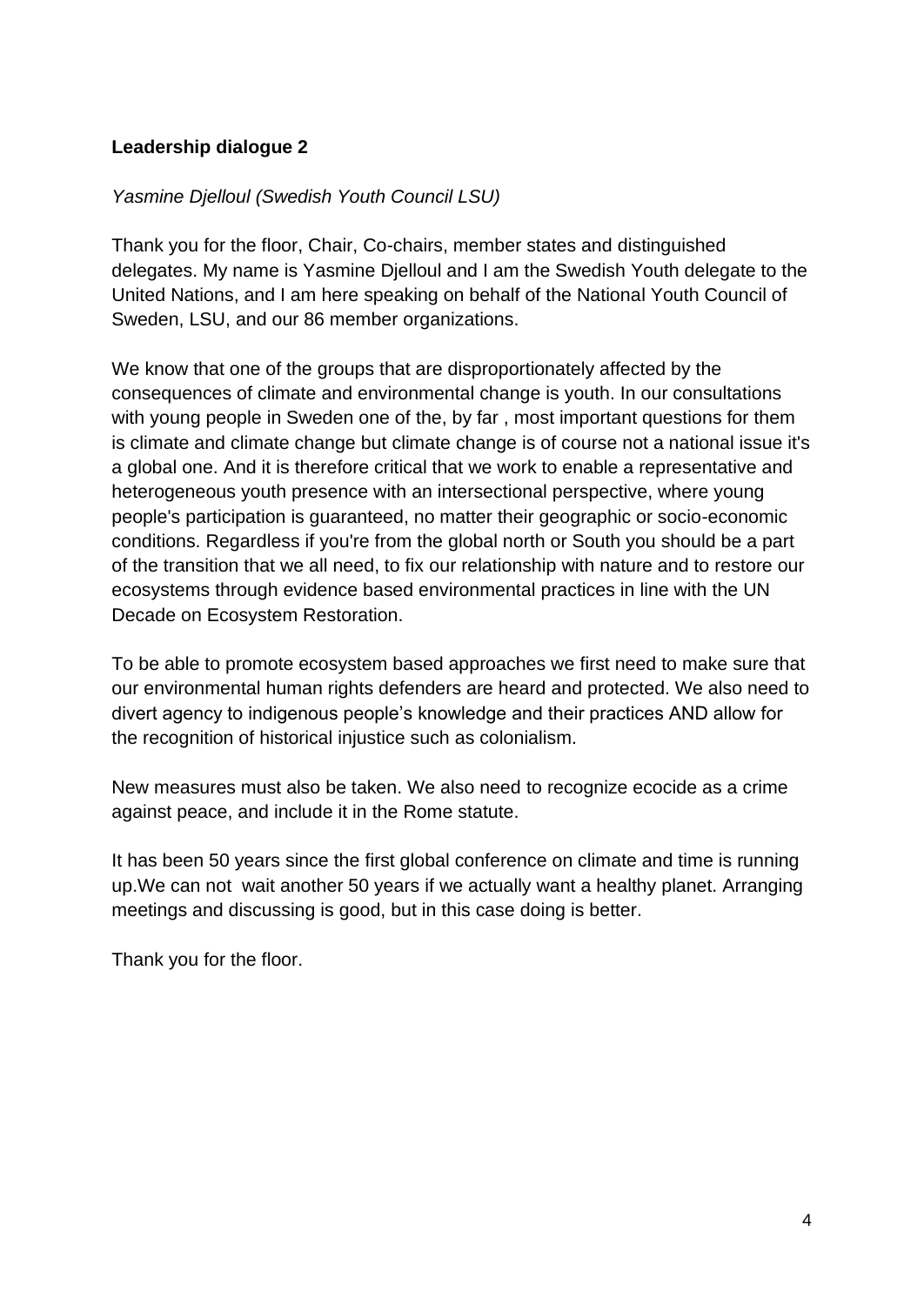## *Leida Rijnhout (Stakeholder Forum)*

Thank you, chair, for giving me the floor. I'm Leida Rijnhout, Stakeholder Forum, one of the supporting organisations for civil society engagement in this Stockholm+50 process.

To start with, I would like to emphasis that the COVID pandemic was human made, it is the result of our broken relationship with nature. Most of our production patterns are destructive for our eco-systems. We need to re-establish a healthy link between humankind and our environment. Two points are crucial here:

- 1. Building new economic systems
- 2. Stop environmental degradation by enforcing env law

On the first point: We need to build forward better. We must get rid of the current unsustainable, extractive economies and build new economic systems with alternative business models that are green and fair.

Instead of rebuilding the existing shareholders' capitalistic system, that only gives profit to the rich and destroys the environment, governments should facilitate and invest in SMEs, cooperatives and mission led entrepreneurs.

There are many instruments that can be used: green and fair investment policies, targeted public procurement, stop unfair trade deals, but also focusing on sustainable food systems, excluding industrial farming, and many more.

I hear a lot of good ideas here too, but don't see them always implemented at the national levels. There is often no coherence in what MS say and what they do. Lack of implementation is a sad truth.

That brings me to the second point: "Stop environmental degradation" by making it a crime: strengthening and implementing environmental policies and enforcing env law is absolute priority.

The UNEP@50 outcome document is helpful on this. UNEP should be thé authority, a strong and political one, to deliver on those goals. It was in '72 when environmental governance started to exist. Still now: having strong ministries for the environment is a requisite for implementation of env policies and law. Unfortunately, less and less environment ministers exist worldwide. This is of great concern! Protecting the environment needs strong institutions on the national levels to cover all agreements related to the environment. That is in the spirit of the Stockholm legacy and should be the driving force for UNEP.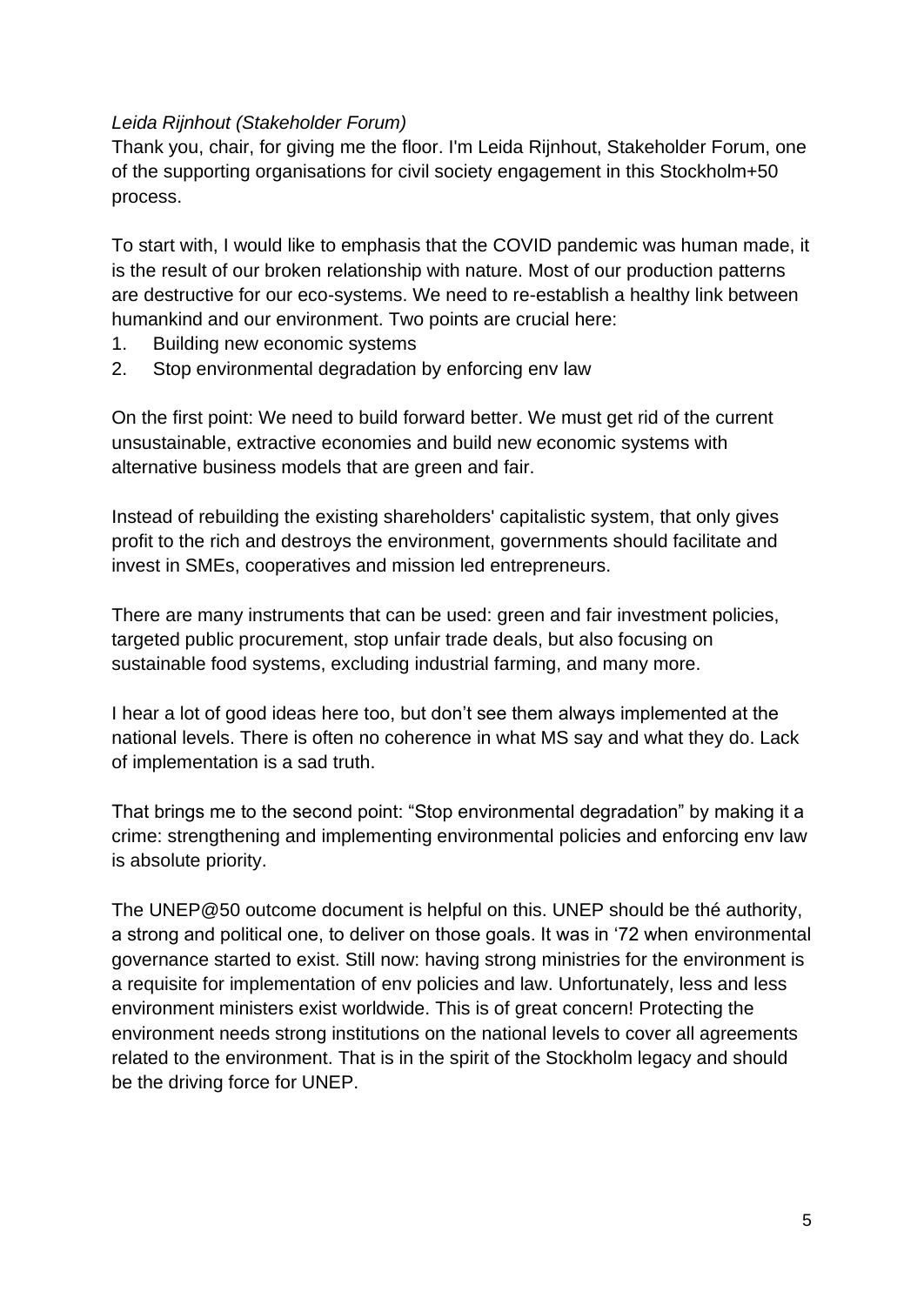*Elvis Mashua (Catholic Youth Network for Environmental Sustainability in Africa (CYNESA))* 

Thank you for the floor,Excellencies, Distinguished delegates. My name is Elvis Leyian Mashua from Kenya representing CYNESA and Heads and Hands Initiative from the Children and Youth Major Group.

Youth globally have convened the Stockholm+50 Youth Task Force, alongside the universal Stockholm+50 Youth Focus Group, having engaged in countless voluntary hours for the last several months. Young people from the co-host country Kenya hosted the Stockholm Youth Assembly in February 2022; and we bring to you consulted youth voices.

First, Stockholm+50 should mainstream the World Environment Situation Room, launched at UNEP@50, as a tool for environmental data and analysis by all member states and stakeholders. At the same time, all online environmental data tools should ensure that information collected does not compromise the protection of the human rights defenders.

Second, building the capacity of young people to engage with financial institutions is key. A notable example is the Bank of England Youth Forum. Stockholm+50 should call upon the Development Banks to engage meaningfully with young people, create fundings and programmes.

Third, we highlight that nature conservation is incomplete without intergenerational equity. We welcome the recommendations in the Common Agenda report to establish a Special Envoy for Future Generations. A consultative process must be undertaken with children and youth organizations globally about functions of such an office. The Future Generations Summit in 2023 must build upon the inclusive model of youth engagement in Stockholm+50 and environmental processes.

Let Stockholm+50 leave an impact which our children and youth can take pride in and build on. **It is Our Responsibility. Our Opportunity. Our Future.**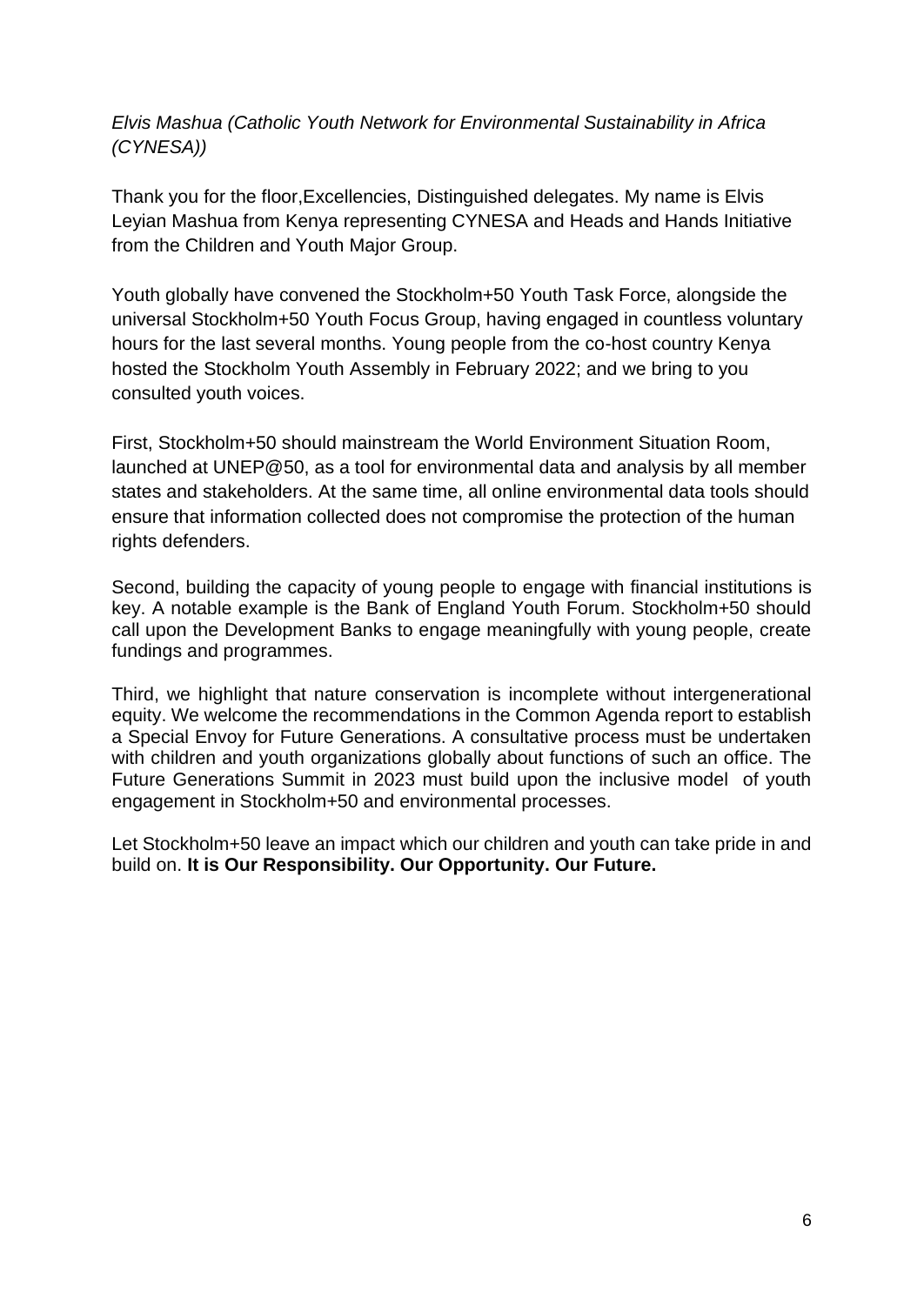# **Leadership dialogue 3**

*Felipe Gómez Gallo (Stockholm+50 Youth Task Force - Student Platform for Engineering Education Development (SPEED))*

Distinguished delegates, my name is Felipe Gómez Gallo from Colombia; I am the Student Platform for Engineering Education Development president, speaking from the Stockholm+50 Youth Task Force.

First, We urge the Member States to commit to expanding education on the triple planetary crisis in all school curricula while ensuring free education for all children and marginalized groups and providing access to green jobs for youth.

Second, Stockholm+50 must recognize progress made on meaningful youth engagement. Youth have a seat in the UN youth strategy in various inter-agency networks, and last year the UN Environment Management Group welcomed us.

However, while today's youth are the most connected, most knowledgeable, and largest generation ever, we still face significant marginalization. We call for immediate scaling up of financing, capacity building, partnerships, and youth inclusion as a standing item across all the MEAs.

Third, the Environmental rule of law is key to providing constitutional guarantees of the right to a healthy environment. We call for the criminalization of large-scale environmental destruction by including ecocide in the Rome Statute of the International Criminal Court.

Fourth, We call upon Stockholm+50 to recommend creating a governance framework for the SCP through the One-Planet Network. We call for a shift to an environmentally sustainable lifestyle and future.

Let us remind you that more than 3 billion children and youth cannot be reduced to 2 minutes here. Listen to the voices demanding change. Today, history has been made, with more than five youth addressing the UN General Assembly in one day. A history we hope will continue with Stockholm+50 and beyond.

Thank you.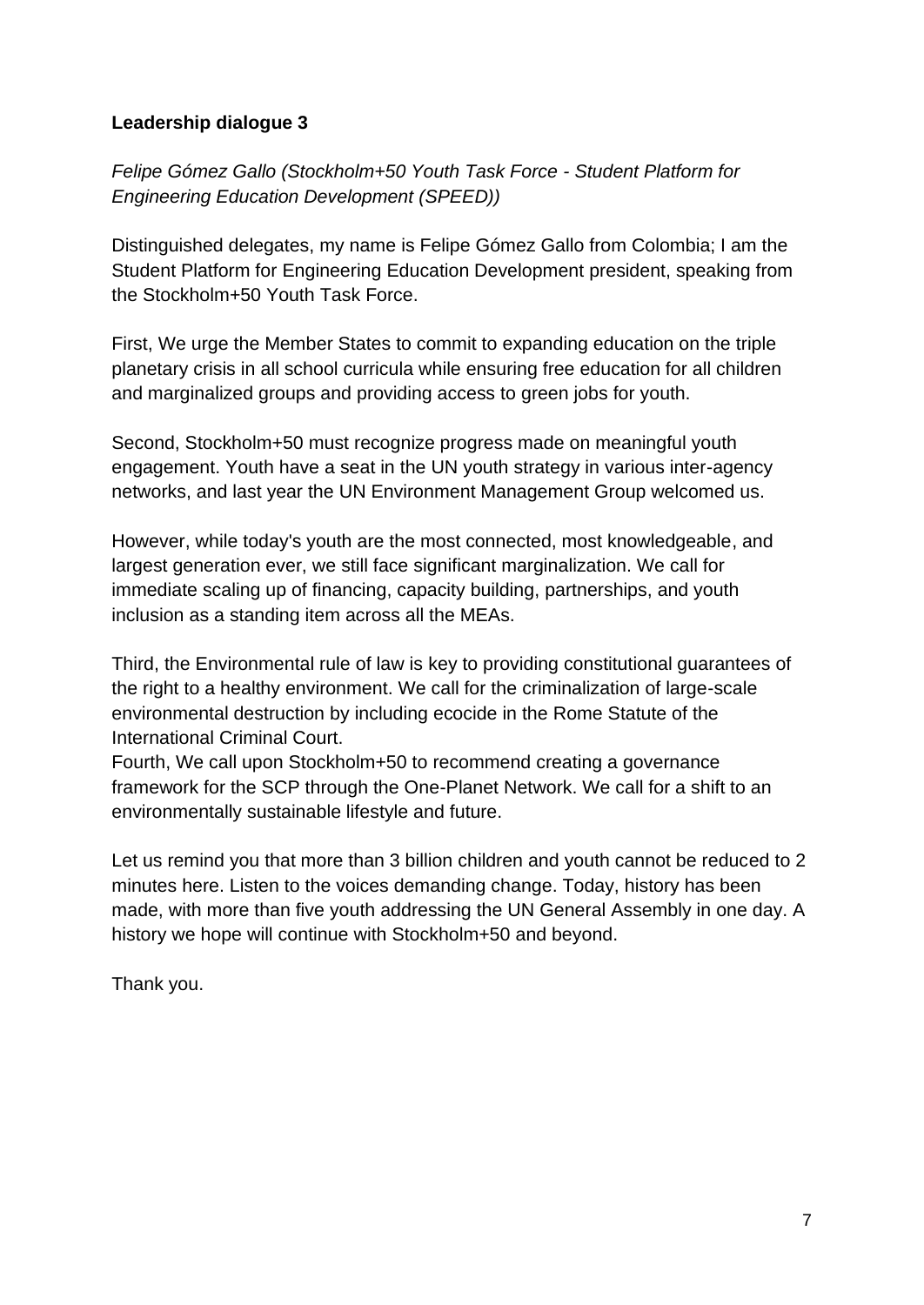## *Rob Wheeler (Global Ecovillage Network)*

I am speaking on behalf of many civil society representatives and organizations that participated in the UNEP+50 process,

Given the increasing severity and urgency facing humanity due to multiple environmental crises & challenges identified in recent UN reports, it is essential that the international community step up our responses and do so in a fully integrated manner - across all levels of government and sectors of the economy and society.

Geo 6 reported that the world is not on track to achieve either the full dimension nor any of the agreed environmental SDGs

Making Peace with Nature reported that an 8th of the world's species of plants and animals are threatened with extinction. The costs of inaction on limiting environmental damage far outweigh the costs of action. And only a system-wide transformation will achieve well-being for all within the Earth's capacity to support life on our planet home.

Civil society thus calls on the UNEP Secretariat, supported by a leading group of engaged countries, to make recommendations and introduce a resolution to follow up on and to begin to implement the primary recommendations included in the UNEP+50 Outcome Document;

And for these same countries to begin to develop and draft a Global Framework for Strengthening Environmental Legislation and Law including goals, targets, indicators, a follow up and review process and monitoring schemes which they then begin to implement themselves while welcoming additional countries to join when ready. Stockholm +50 would be an excellent time to announce you're doing this.

We also call on the Executive Director of UNEP to work with all parties to identify and recommend options for improving the implementation of the environmental objectives that we've been discussing for the past 5 years; and to launch such an effort at Stockholm+50

Then to develop the process through which the governing bodies of the MEAs can collaborate with the UNEA to strengthen coordination and implement system-wide strategies on the environment,

To develop recommendations for how Member States can best address relevant principles of international environmental law; raise public awareness on critical and persistent environmental issues; and improve monitoring and law enforcement.

Finally, we call on all governments to recognize that our one earth system is a Common Heritage that must be protected; and to support the recommendations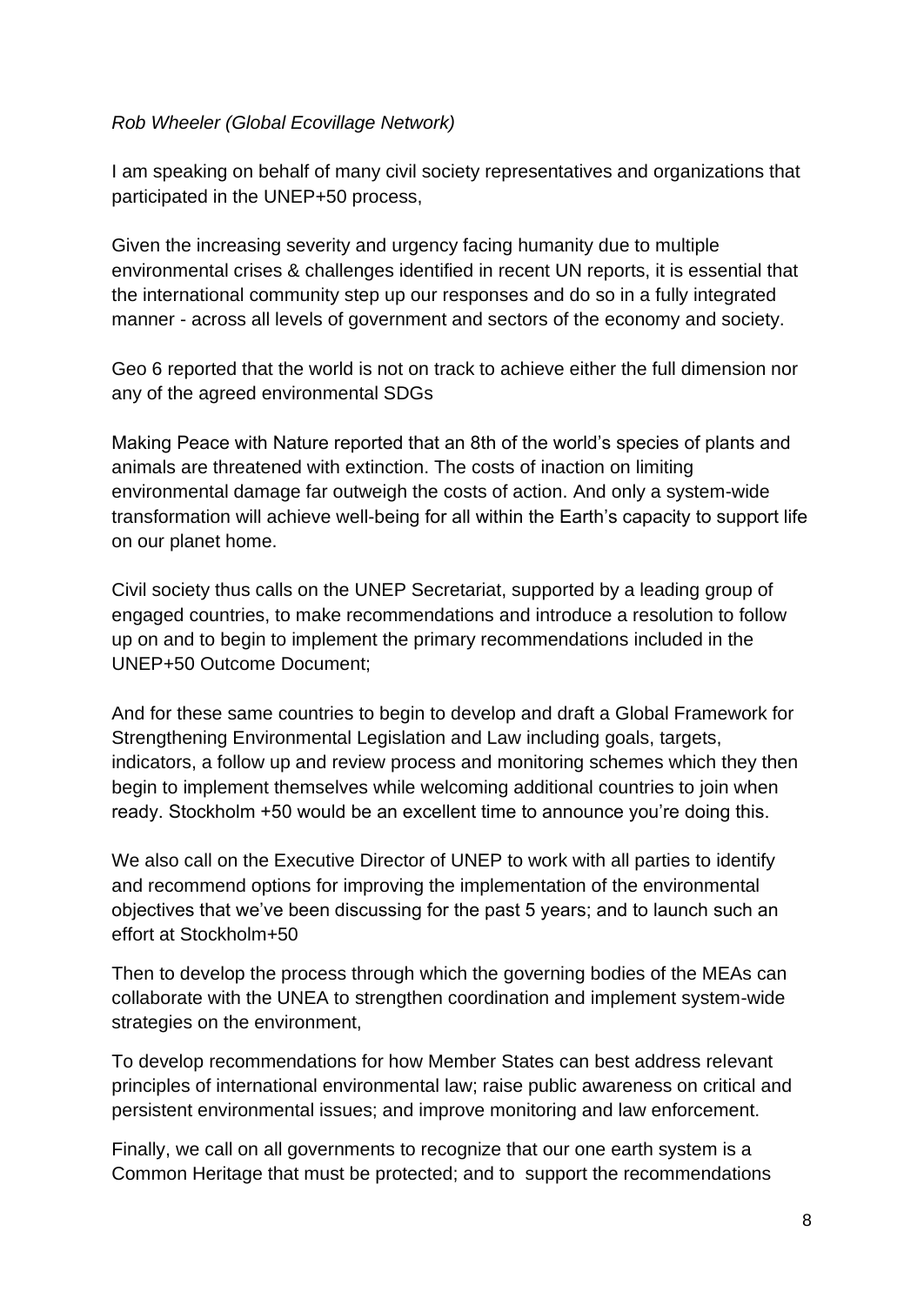included in the Secretary-General's Common Agenda Report to revitalize the trusteeship council to focus on governance of the global commons and to give voice to the interests of future generations.

I am submitting a more detailed statement Thank you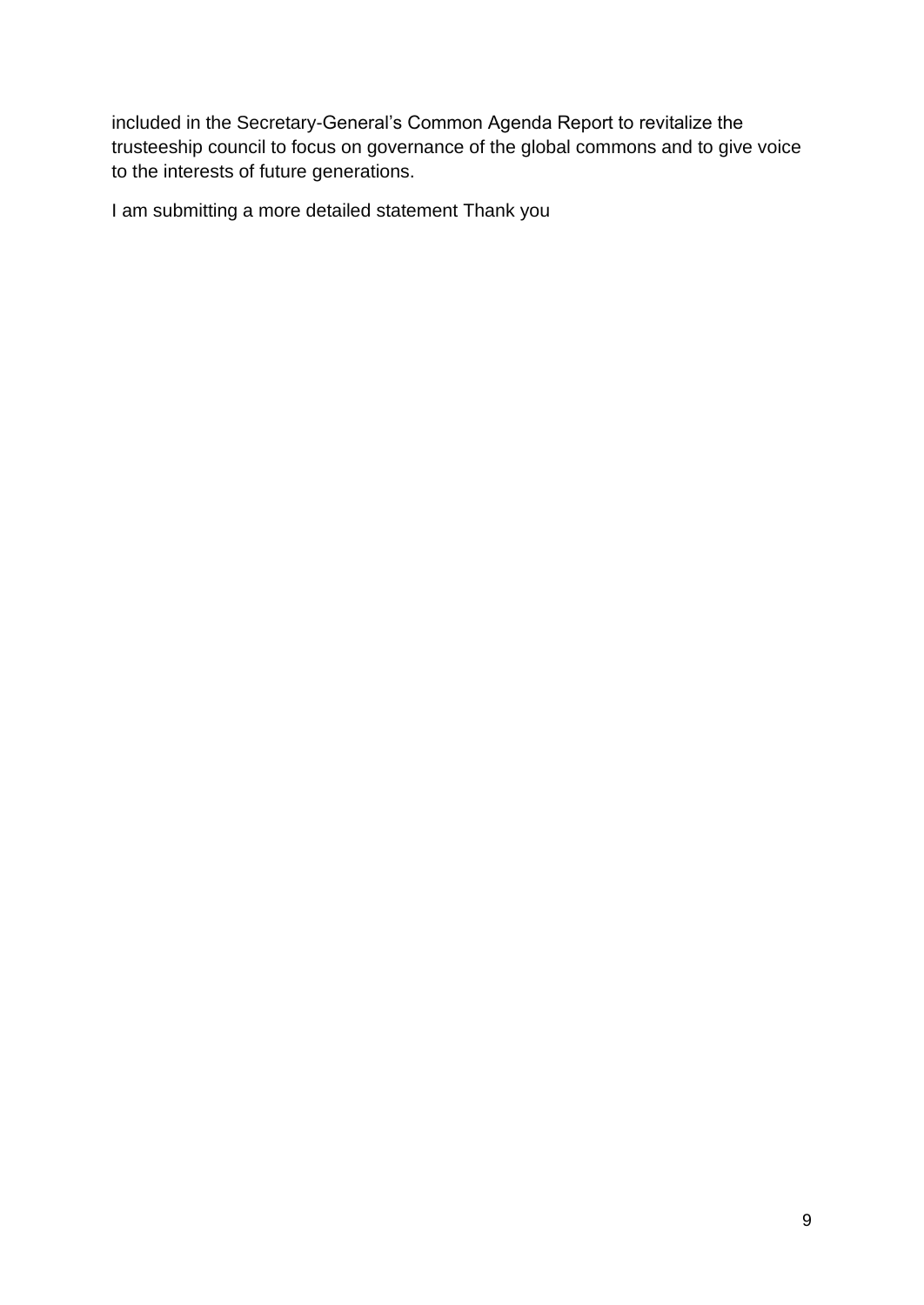### *Carmen Capriles (Women Major Group)*

My name is Carmen Capriles, I come from Bolivia and I am part of the WMG. In 1962 a woman a scientist an ecologist challenged, at the time a 300 thousand million dollars pesticide industry, with a book called Silent Spring, already speaking about chemical pollution, Rachel Carson mother of the environmental movement, was one of many concerned citizens that after a decade of mobilization, research and outreach helped the world realize that it was time to start considering environment problems, and that is how in june 1972 the world gather in Stockholm to make a change, to take the first step to care for the planet from multilateralism by giving birth to the United Nation Environment Program.

50 years have passed, 50 years where we have witnessed the environment get slashed, burned, wasted and destroyed and environmental problems increase little by little while becoming planetary crises without doing enough, prioritizing profit over the planet. And punishing those who oppose extractivism or challenging governments or companies, only in 2020, over 300 environmental and human rights defenders have been killed in a year were facing a pandemic. When did being an activist become a crime?

Also today after 50 years, we need to recognize the contributions and legacy of the women that have taken action to care for the environment, to face climate change, to attend biodiversity and wildlife, to promote regeneration and offering solutions and actions and at the same time we have to recognize that environmental negative impacts have a gender dimension, for example we can talk about how mercury form ASGM is affecting indigenous women and probably a whole new generations, how pesticides are being found in breastfeeding milk, how hormone disrupting molecules are found on everyday women items, or glyphosate in women's sanitary napkins and tampons, the data is there so we should do something.

How is it possible that we still apply double standards? that highly hazardous pesticides that have proved to be cancerogenic which are banned in many countries are still dumped on global south countries? How is it possible that we continue to use mercury that pollutes the rivers of my country? How is it possible that we are not able to break free from fossil fuels? Why are we still subsidizing fossils in developing countries? Why haven't we stopped fossil fuel proliferacion? Why do we still allow huge forests to be burned in the name of agroindustry? Why haven't we just started a transition to a cleaner way of living? We have to Stop the same!

Today we do not see environmental governance as an utopia, we see it as the next step to achieve a true global society that cares not only about thriving or profit but also about human rights and nature, where the right to develop does not undermine the right to a healthy environment and that understand that our planet has boundaries that should be respected in order to prevent global ecocide.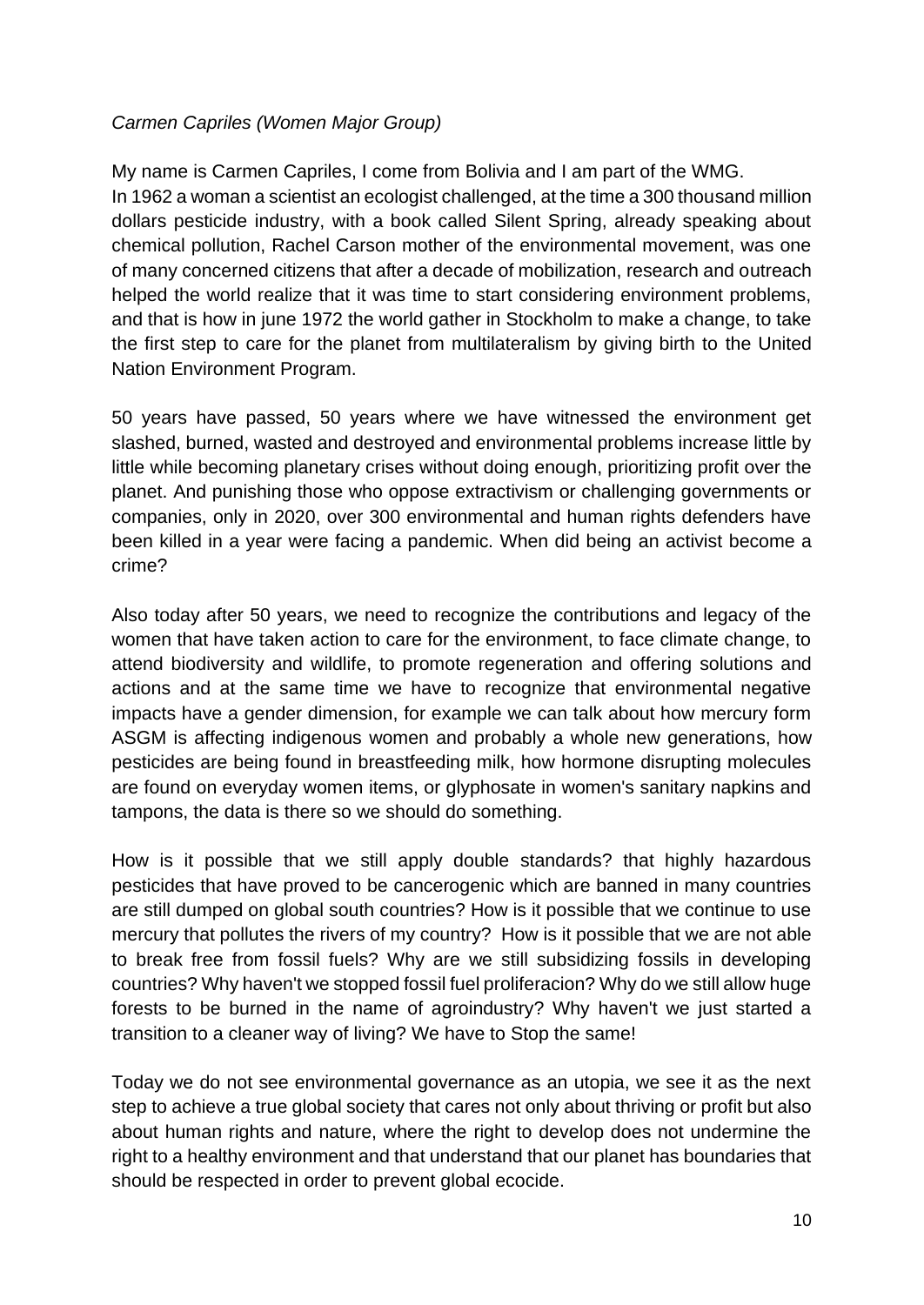The time for action is NOW, we hope this June, in Stockholm again, we, a new generation of concern women, of concerned citizens, can make history, hoping to achieve strong political will from our governments in order to take the needed action toward a planet based agenda to face the three main planetary crises that we are facing; climate change, biodiversity loss and chemical pollution.

Let's make history again, let's put the environment first and let's generate inspiration to the next generations, let's create momentum to tackle inequalities, let's inspire people to act and to defend nature without fear, and above all let's commit as civil society, as governments, as private sector to take meaningful actions to guarantee a healthy planet, to care for our wildlife and value of biodiversity,to faceout of hazardous substances, to care and guarantee health for ourselves, for the actual and for the next seven generations in order to maintain the balance that this planet needs to sustain life,

And to conclude our road forward should be based on memory, legacy and environmental justice!

Thank you!!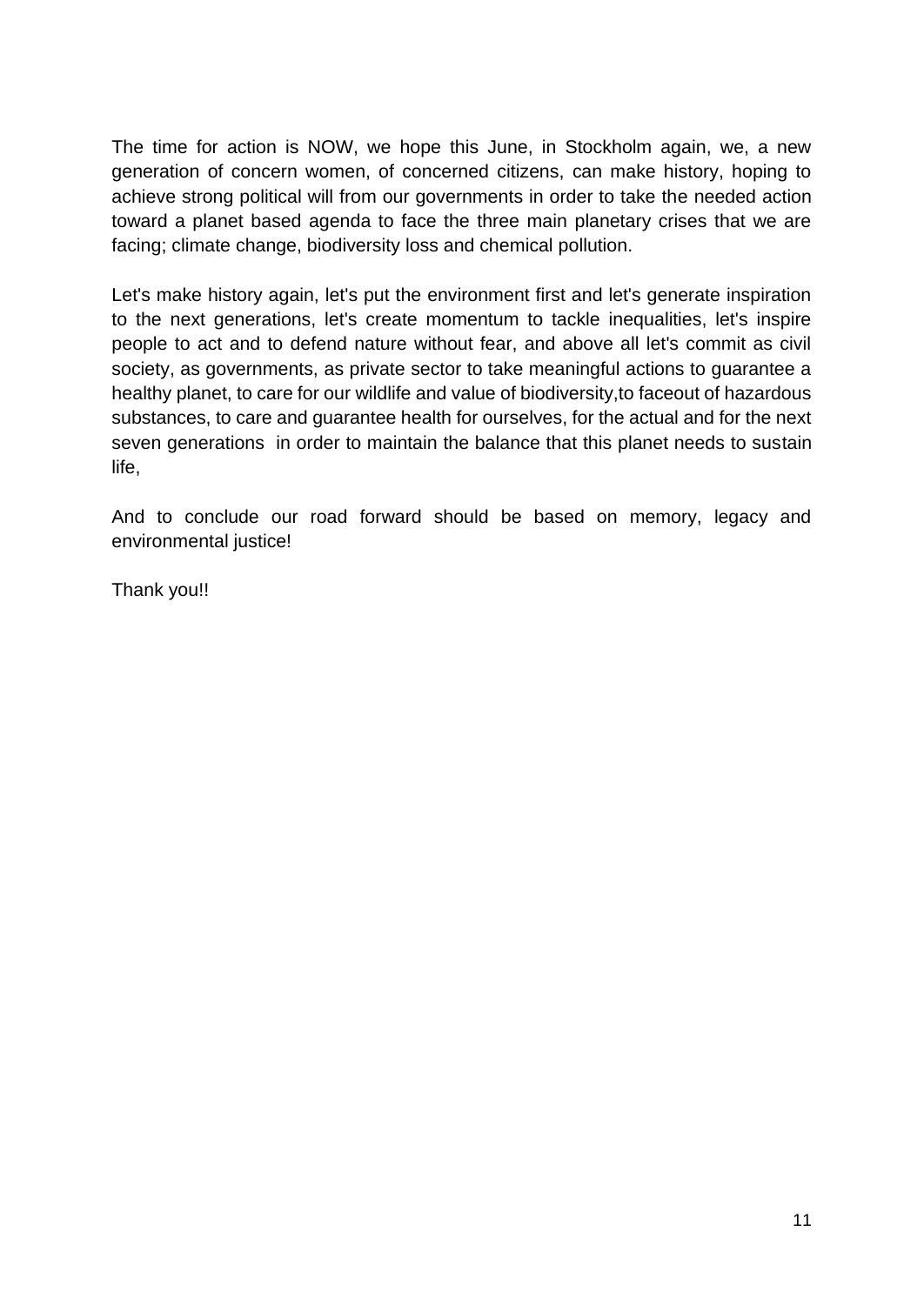*Intisar Rouabhia (Association des Etats Generaux des Etudiants de l'Europe (AEGEE)- MENA Youth Environment Working Group)* 

Thank you chair for the floor,

Excellencies, Distinguished delegates, I'm Intisar Rouabhia from Tunisia, speaking on behalf of the Children and Youth Major group of UNEP. Stockholm+50 serves as a measure of the progress on the global discourse on human and environmental health since 1972.

For young people, and especially for vulnerable youth, the COVID-19 crisis has posed considerable risks in the fields of education, employment, mental health and disposable income.

In a post pandemic Era we need a peaceful and conflict free world where young people can steadily walk towards a sustainable future and reach their full potential. This issue is a high priority especially in conflict areas. Conflict weakens the economic systems and disables any type of progress or development. The Children and Youth major group has a wide network of young potentials working with passion and determination to reach their goals and if I got the chance to be here today I would like to defend their rights to be recognized, supported and well represented.

A safe and inclusive covid19 recovery can be achieved by mobilizing the youth to advocate for their rights to live in a peaceful and secure world. There are many young people in the MENA region and the world who live in conflict areas and whom we see everyday during the pandemics challenging their difficult conditions to innovate and create opportunities for their communities in order to have a better chance in life.

In UNEP@50, the major groups and stakeholders launched the UNEP We Want report. We call upon Stockholm+50 to heed to the recommendations of the report on a more impactful UNEP.

Finally, we highlight that in the Stockholm+50 process, member states have supported the youth constituency financially directly. This is a model which should be built on for future multilateral processes. The Stockholm+50 Youth Task Force will also be producing recommendations on the same. Thank you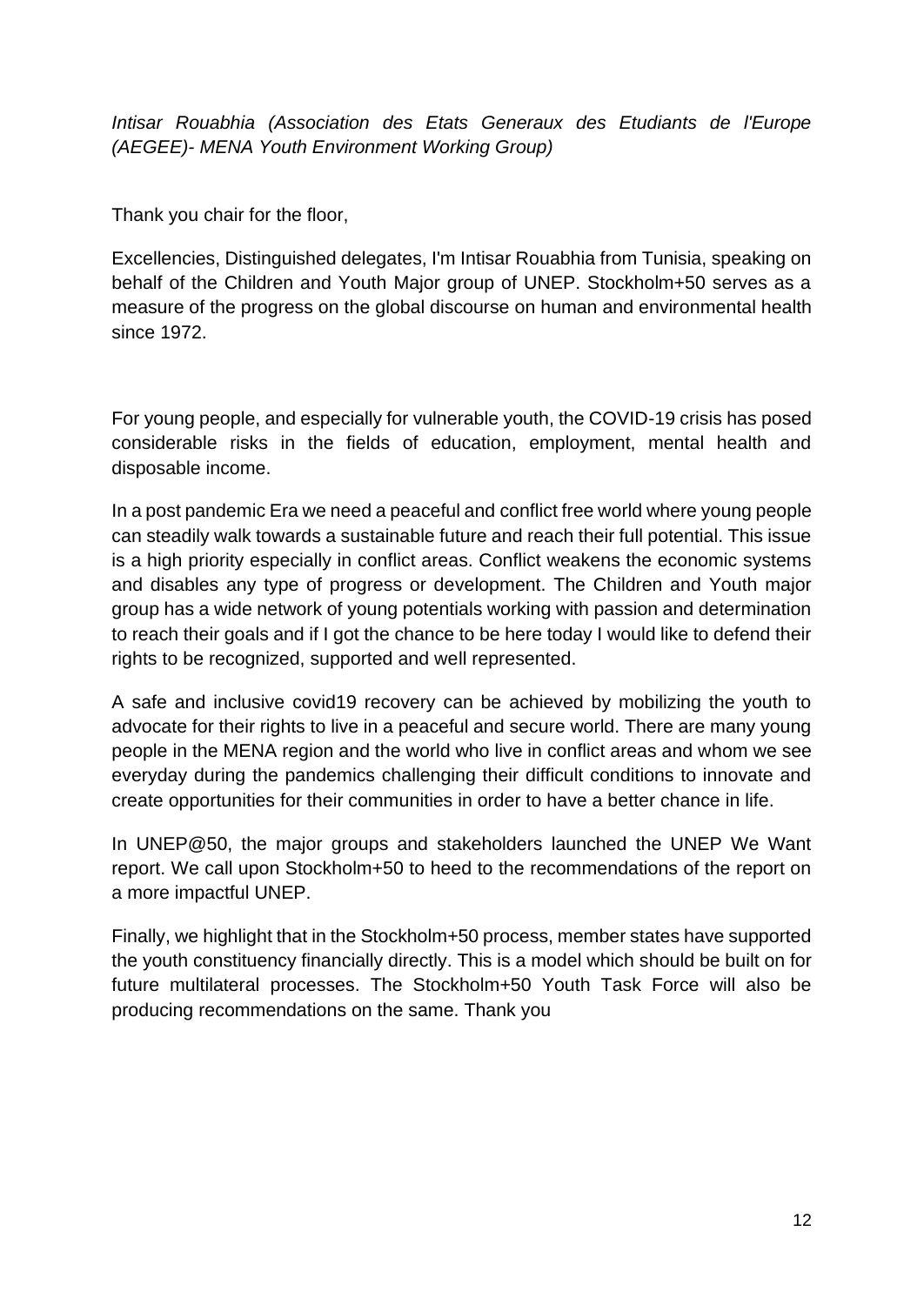## *Theodor Swedjemark (ABB)*

Dear Co-Hosts, excellencies, and all other co-stakeholders who are here today.

My name is Theodor Swedjemark, and I am the Chief Sustainability Officer of global industrial technology group – ABB.

The biggest contribution we in industry can provide - in the context of Stockholm+50 is to show how collaboration with policy makers can help deploy existing technologies and develop new ones. The good news is that many of the key technologies that are needed to cut global emissions by half by 2030 already exist. But we need stronger collaboration to make solutions available to all and accelerate innovation.

In that context, let me outline a few points that we believe Stockholm 50+ could highlight:

- **Strongly underline the fact and message that energy, must be used more efficiently**. Today, around 2/3 of the total primary energy in the world goes to waste. This includes power generation, transportation, industry and buildings.
- On this note we like to say that "the best energy is the one we don't waste, but save" In fact, energy efficiency improvement will drive more than 40% of the reduction in energy related GHG over the next 20 years.
- To give you an example: simply retrofitting an electric motor with a device called "a drive" that digitally controls the motors speed, its energy consumption can be reduced by 25 percent. When you consider that electric motors account for 45 percent of the world's electricity consumption, that a huge potential energy saving.
- There is a strong **need for changing consumer choices and behavior**. The IEA estimates that 55% of emission reductions will be driven by consumer choices. To reach this, we need to work together to find the right incentives and regulatory frameworks need to be in place.
- The need for a **robust multilateral trading system** has never been stronger. It would be very helpful if Stockholm 50+ could inject energy into negotiations